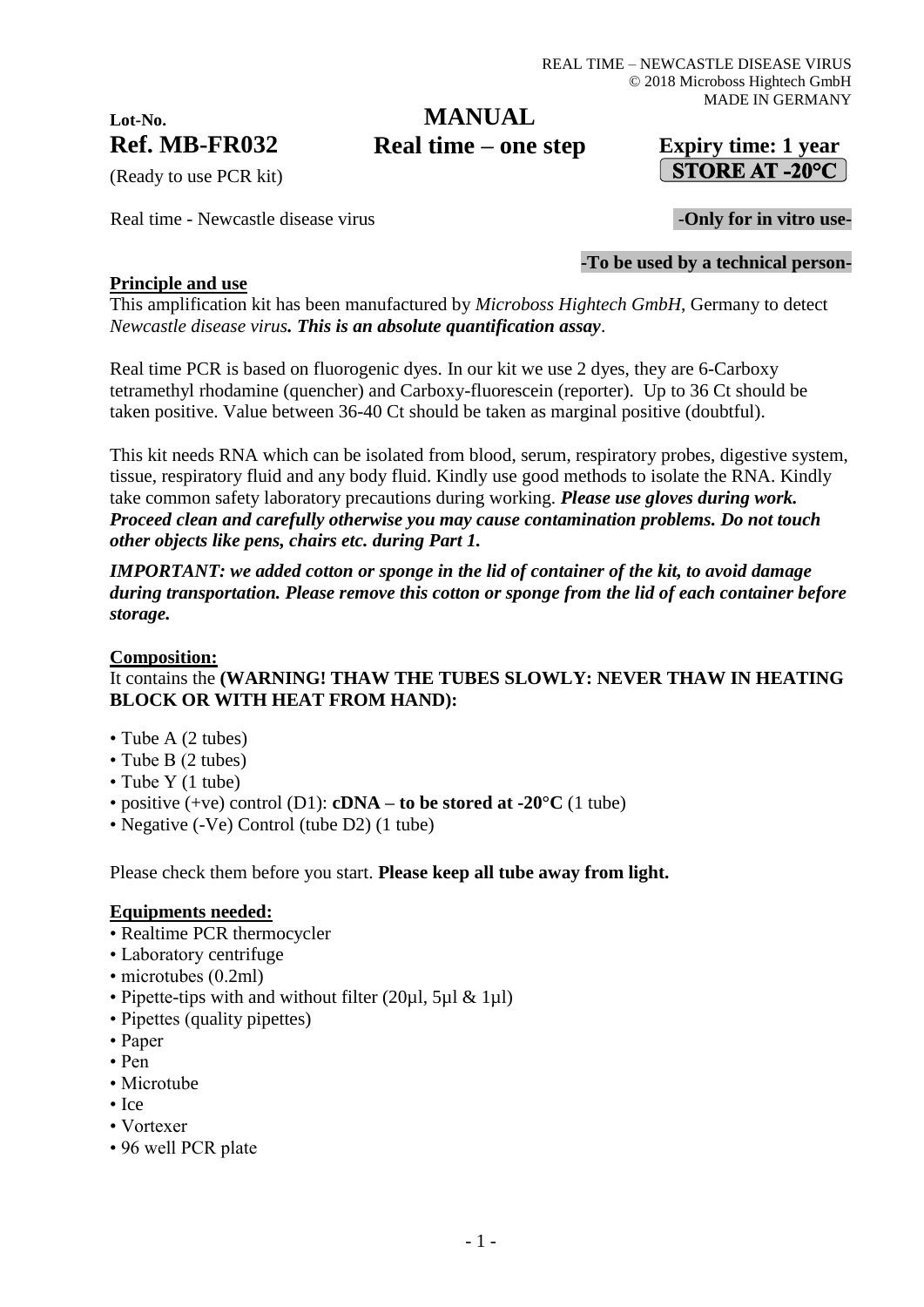#### **Procedure:**

#### **STEP A**

1. Kindly thaw **one tube** each: A, B, Y, D1 and D2. After thawing, kindly put tubes at 4°C (as it is better). If the kit is not in use, store them at -20°C.

2. Mark your microtubes with a sample number, +ve Control and –ve Control. You can use 96 well microplate instead of tubes.



**TIP: Add 7µl A + 10µl B + 1µl Y = 18µl per reaction. In case you want to run 10 reactions i.e. you need total 180µl, therefore you should mix 70µl of A + 100µl of B + 10µl of Y = 180µl from which you can take 18µl and add to each tube. This way you save time and hardware.**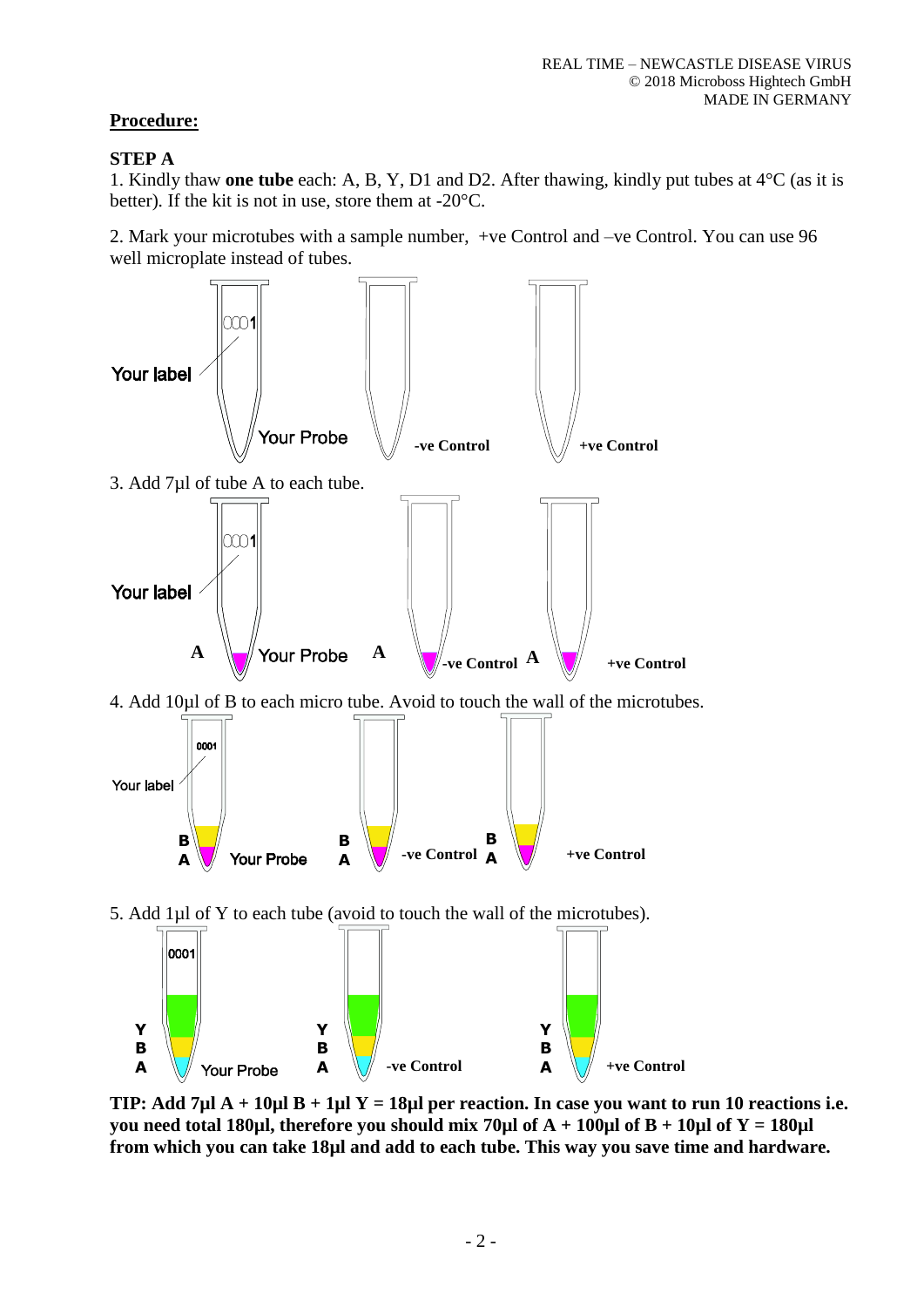6. Add 2µl of your RNA with sterile pipette-tip with filter to each micro tube according to your label except +Ve and -Ve (Avoid touching the wall). **Use every time a new pipette tip** (for each sample) ! Mix it.



7. Use new pipette tip with filter. Add 2µl of tube D1. This is the positive control supplied with our kit. Mix it.



8. Use a new pipette tip. Add 2µl of –Ve (tube D2) to –Ve Control (don't touch the wall).Mix it.



9. Centrifuge all tubes for 20 sec. for 8000 rpm (this is not necessary but it is better).

10. Run the program of your thermocycler as followings: Kindly check whether you have added everything correctly as the level of the volume of each micro tube must be almost the same.



**You must use quencher and reporter dye to setup your software (see FAQ) and run the following program:**

- 1. 3600 seconds at 42°C 600 seconds at 70°C
- 2. 15 seconds at  $95^{\circ}$ C  $\rightarrow x$  40 cycles 60 seconds at 52°C

Before you start the PCR program, kindly check whether tubes are closed properly. **Microtubes must be in contact with metal block** (important!). There should be no air or lose contact with metal block of thermocycler.